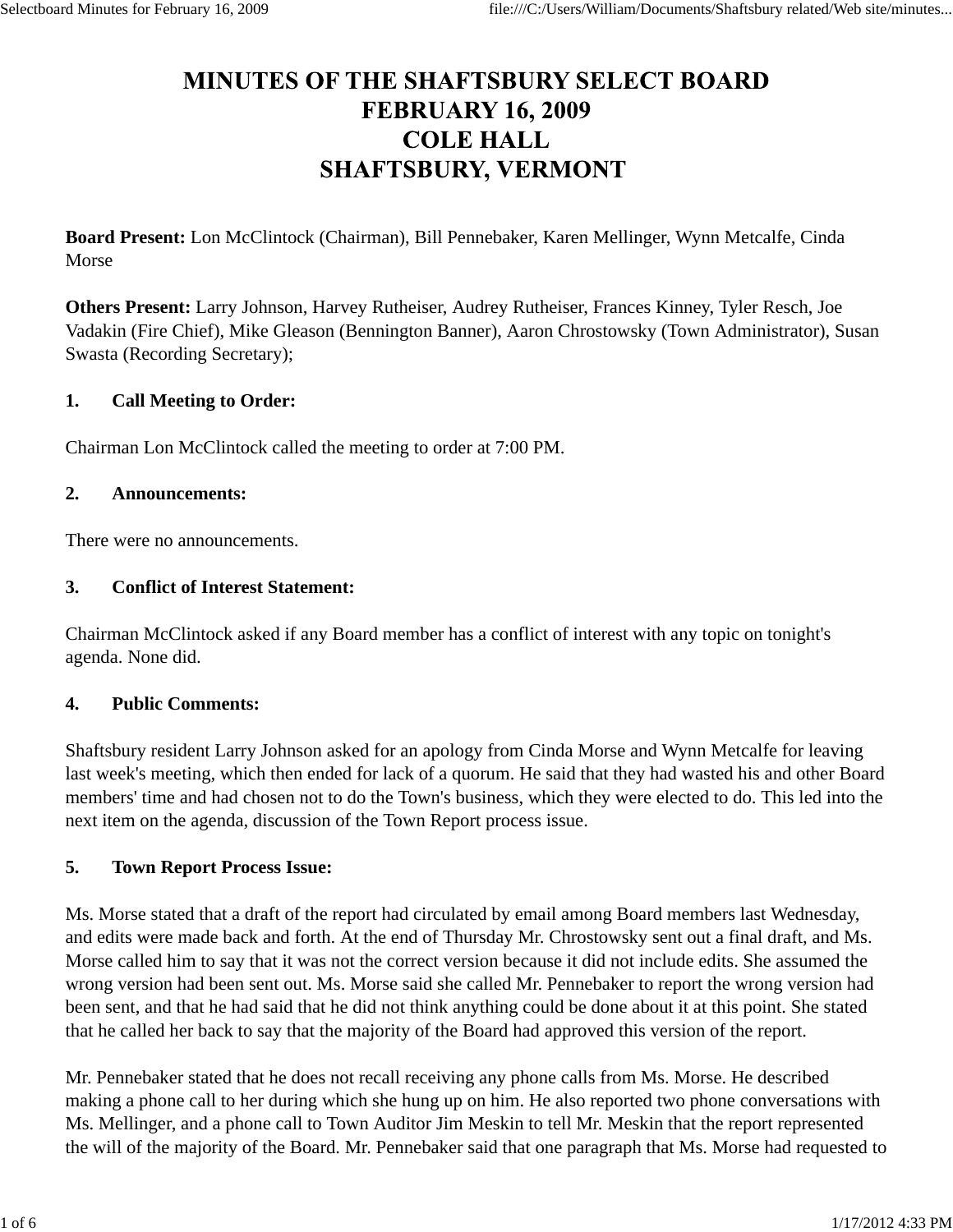be struck was taken out. He said that the majority was himself, Ms. Mellinger, and Mr. Metcalfe, and that Mr. Metcalfe had never called or emailed comments on the report but made a few comments when contacted by Mr. Chrostowsky.

Ms. Morse insisted that she had made the phone call to Mr. Pennebaker. She also denied that she had had "chewed out" one of the Town auditors, as described by Mr. Pennebaker. Ms. Morse said that the process of how the report is done, not the content, is the issue here.

Chairman McClintock stated that this is not the first time Board members have walked away from a meeting. He said that disagreement is part of the process and that leaving is not acceptable. He also stated that Bennington College cancelled an event because its liquor license was not approved at the meeting. Ms. Morse reiterated that she does not disagree with Chairman McClintock and Mr. Johnson that they are here to do Town business, but they are also here to follow process. She said business is not all getting done at the table and some Board members don't know what's going on.

Ms. Mellinger said that she thought most of the edits Ms. Morse submitted during the day on Wednesday were made, but that Ms. Morse then edited out a large section on finances Wednesday night. Ms. Mellinger said she responded to her that the Board had decided that the finances needed to be explained. Ms. Mellinger noted that it's hard to track so many changes from four different people when editing a document. She also stated that last week's meeting cancellation had prevented a resident from getting a \$900 check the next day, and the resident was angry.

Mr. Metcalfe stated that this is one of many examples of the Board waiting until the last minute and then expecting to do their best work. They should have done it around the table two weeks ago. Ms. Mellinger said that this is about more than the Town report, but is about other issues.

### **6. Fire Department Reimbursement Fees:**

Fire Chief Joe Vadakin came to the table. He reported that he and Mr. Chrostowsky have gone over the amounts that went into the General Fund, but were to have gone into the Fire Department Equipment Reserve Fund. They came up with the same amount: \$1,001.25.

# **Ms. Morse made motion to adopt the policy of putting insurance reimbursement monies generated by the Fire Department into the Fire Department Equipment Reserve Fund. Ms. Mellinger seconded.**

Chairman McClintock noted that the Board will always look at fund allocations in terms of the overall budget. Mr. Pennebaker brought up the issue that Vermont does not require insurance reimbursement, and asked if they should solicit help from their state representative. It was agreed that he will draft a letter to Rep. Alice Miller.

# **Motion to adopt the policy carried 5-0-0.**

# **Ms. Morse made motion to move \$1001.25 in insurance reimbursement monies from the General Fund to the Fire Department Equipment Reserve Fund (FDERF). Mr. Pennebaker seconded.**

Chairman McClintock stated that he thinks they can afford to do this.

### **Motion to move \$1,000.25 to the FDERF carried 5-0-0.**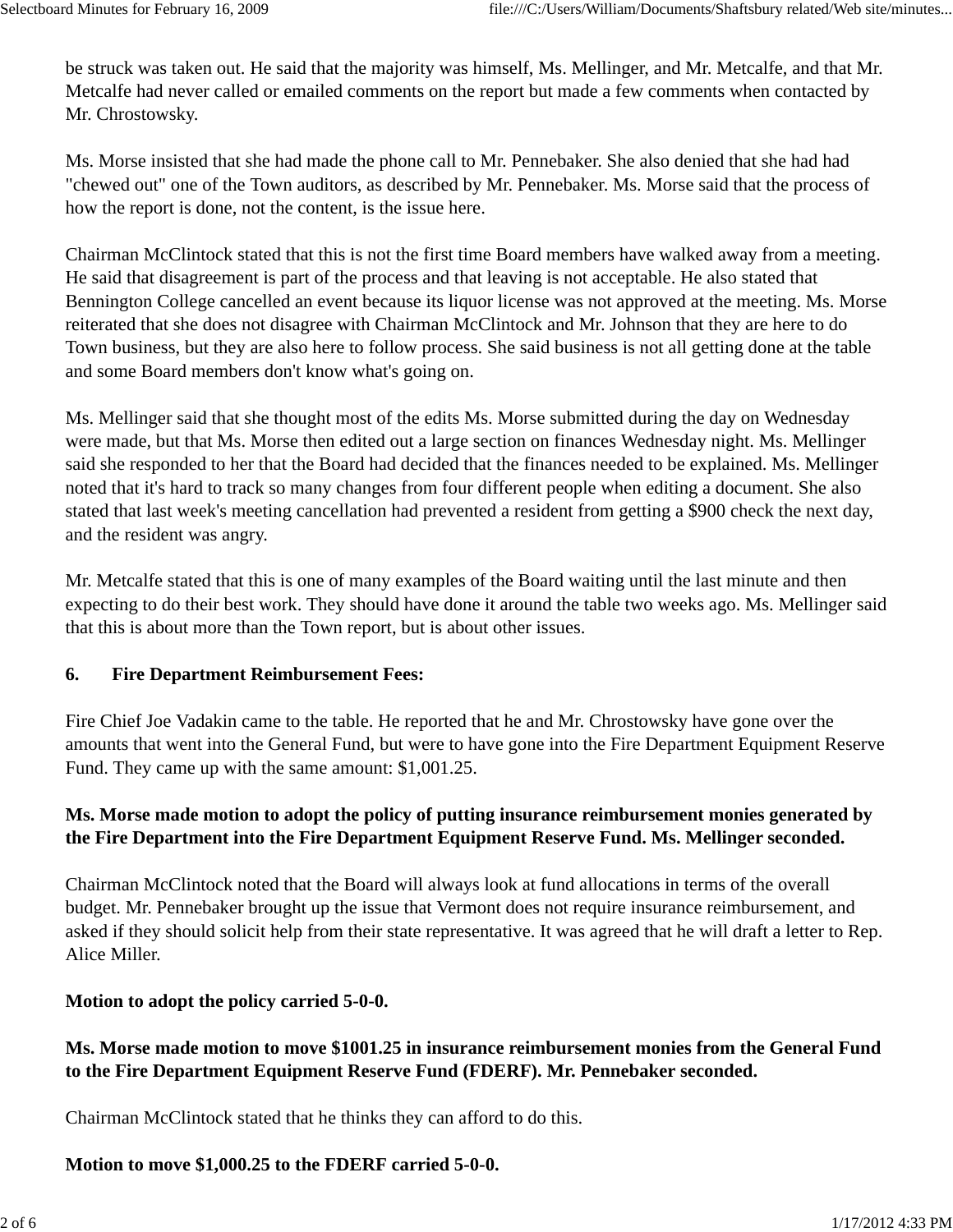### **7. Dog License Fee Increase:**

Chairman McClintock reported that the Town Clerk informed him that if dog license fees are raised by 25 cents it will cover the animal control budget at its current level. If the fee is raised by \$1.00, it will generate a \$300-\$400 buffer. There was a brief discussion.

**Ms. Morse made motion to increase Town dog license fees by \$1.00 next year. Mr. Metcalfe seconded. Motion carried 3-2-0. (Chairman McClintock, Ms. Morse, Mr. Metcalfe for, Ms. Mellinger and Mr. Pennebaker opposed.)**

#### **8. Liquor License Renewal:**

Mr. Chrostowsky read the license renewal application for Thyme Tables.

### **Ms. Morse made motion to approve the liquor license renewal for Thyme Tables. Mr. Pennebaker seconded.**

Mr. Metcalfe asked if there are any violations noted. Mr. Chrostowsky replied that there are not.

#### **Motion to approve liquor license renewal carried 5-0-0.**

**Ms. Morse made motion to approve the liquor license renewal for Bennington College, to cover events to be held at the President's House between February 16 and June 12, 2009. Ms. Mellinger seconded. Motion carried 5-0-0.**

#### **9. Certificate of Highway Mileage:**

Mr. Chrostowsky noted that this has to be done every year in order to get state reimbursement funds. He listed the mileage for the various Town road classes. There were no changes from last year. Chairman McClintock noted that Deer Run Road in Hidden Valley is not included. It was established that future Ancient Roads decisions will affect Town mileage.

### **Ms. Mellinger made motion to certify Town highway mileage as presented by the Town Administrator. Ms. Morse seconded. Motion carried 5-0-0.**

#### **10. Historic Preservation Grant:**

Chairman McClintock stated that the Town will receive a \$7,000 state matching grant if they accept it tonight.

### **Ms. Morse made motion to accept the \$7000 state historic preservation grant, to be matched by the Town. Ms. Mellinger seconded.**

Mr. Metcalfe asked if they will put out repairs as one bid or as separate items. Mr. Chrostowsky replied that they will offer contractors the option to bid for all or as individual items. He will put out bids for roof repair, door repair, window repair, and stonework repointing.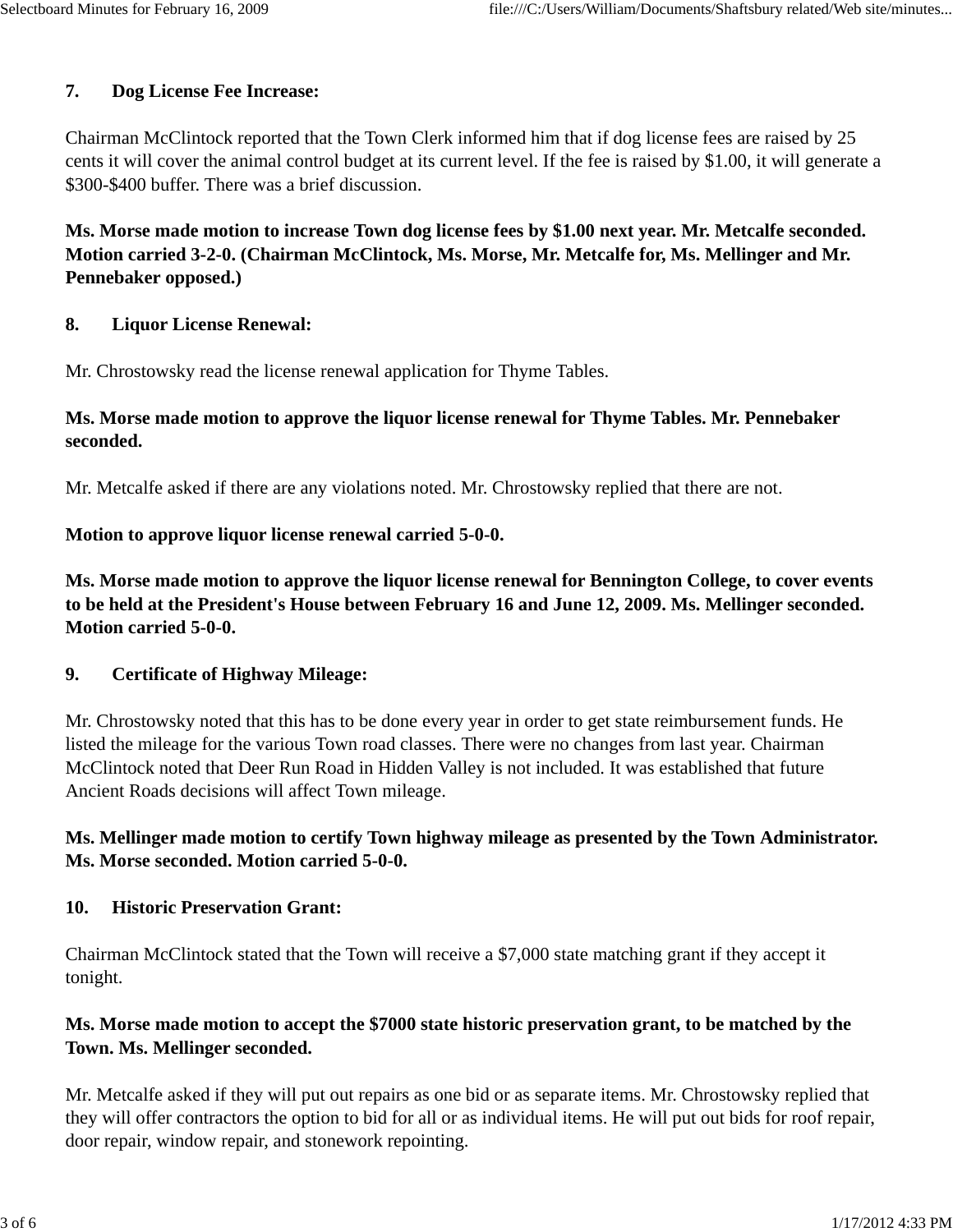#### **Motion to accept the grant carried 5-0-0.**

# **11. Open Architectural Services Bids:**

Mr. Chrostowsky opened statements of qualifications to evaluate Town facilities from Tim Smith & Associates, BMA Architects, Centerline Architects, and Keefe & Wesner. He proposed that these qualifications be reviewed by the Facilities Committee, who would select a contractor and negotiate a price.

# **Ms. Morse made motion to delegate the Facilities Committee to interview prospective architects and then make a recommendation to the Select Board as to which one to retain for facilities analysis. Ms. Mellinger seconded.**

Ms. Morse asked how the expense will be covered, Mr. Chrostowsky replied that they may use the Hawkins Fund or Cole Hall or Town Garage funds. Ms. Mellinger recommended using the Act 200 fund balance. This fund contains almost \$12,000. The Bennington County Regional Commission (BCRC) said that it may be used for this purpose.

# **12. Discuss House Bill 103:**

Chairman McClintock reported that House Bill 103 would eliminate the 8% penalty for late payment of taxes. He said that Tax Collector Mert Snow told him this would reduce the incentive to pay taxes on time, and the Town would have to come up with another way to pay for delinquent tax collection.

# **Ms. Morse made motion to have the Select Board send a letter advising the state representative to oppose the bill. Ms. Mellinger seconded. Motion carried 5-0-0.**

Ms. Mellinger will draft a letter to be ready for Board signatures next week.

# **13. Review and Approve Meeting Minutes:**

# February 2, 2009 Select Board minutes

# **Ms. Morse made motion to approve February 2 minutes. Ms. Mellinger seconded.**

The following correction to the February 2, 2009 minutes were requested:

In motions throughout the minutes, "Mr. Morse" is changed to "Ms. Morse."

# **Motion to approve February 2, 2009 minutes as amended carried 5-0-0.**

# February 9, 2009 Select Board minutes

# **Ms. Morse made motion to approve February 9 minutes. Mr. Pennebaker seconded.**

# **Motion carried 4-0-1. (Chairman McClintock abstained because he did not attend the meeting.)**

# **14. Review and Approve Warrants:**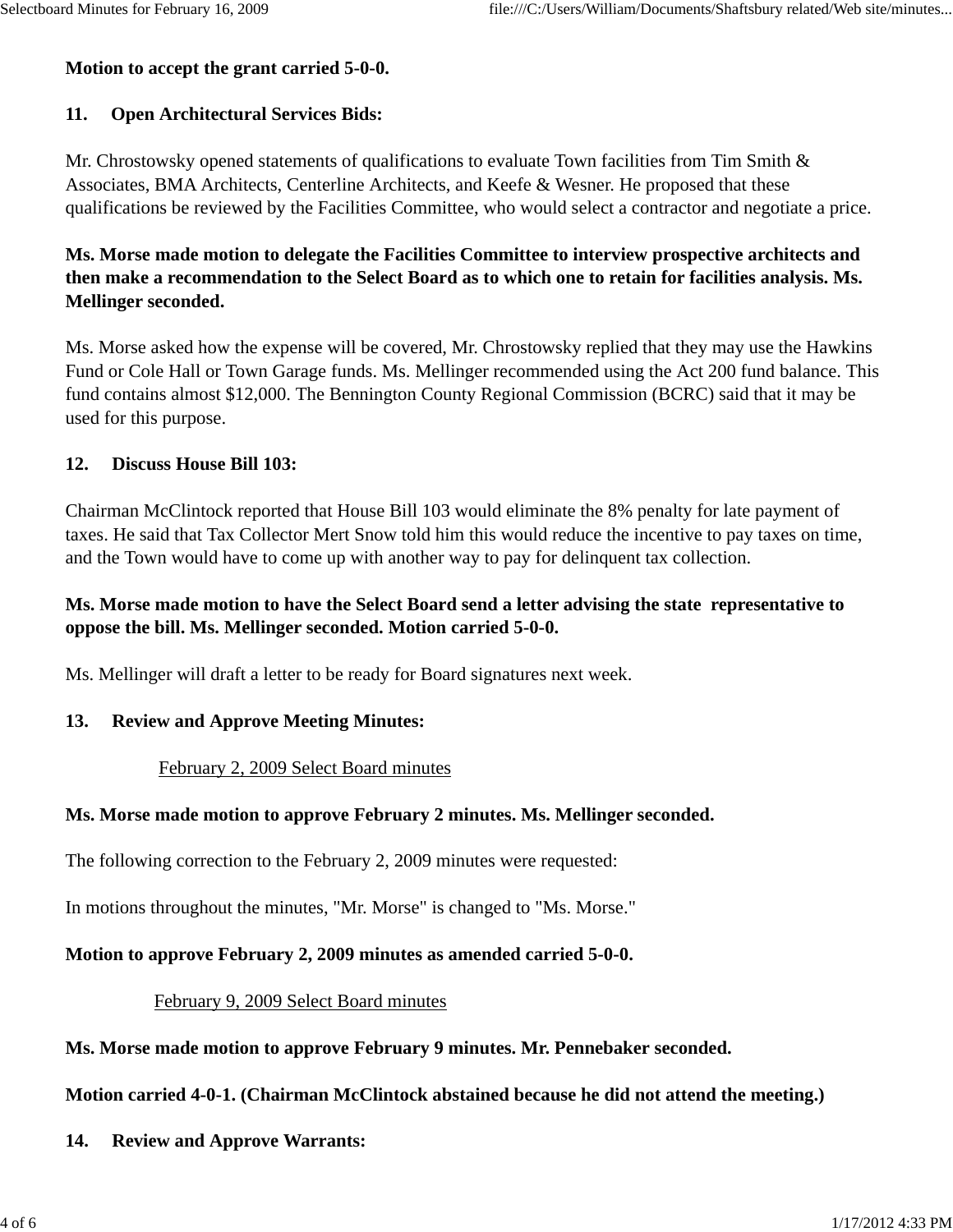The following warrants were presented for approval:

General Warrant AP#33: \$18,790.49 (reappraisal, sand, TAM management fee)

#### **Ms. Morse made motion to pay AP Warrant #33. Ms. Mellinger seconded. Motion carried 5-0-0.**

General Warrant AP#34: \$ 898.00 (state tax rebate)

#### **Ms. Mellinger made motion to pay AP Warrant #34. Ms. Morse seconded. Motion carried 5-0-0.**

Payroll Warrant #32 : \$7,864.11

#### **Ms. Morse made motion to pay PR Warrant #32. Ms. Mellinger seconded. Motion carried 5-0-0.**

Payroll Warrant #33: \$7,510.86

#### **Ms. Mellinger made motion to pay AP Warrant #32. Ms. Morse seconded. Motion carried 5-0-0.**

#### **15. Other Business:**

Chairman McClintock reported that he has drafted a conflict of interest policy he would like to take up. He will circulate it for comments tomorrow.

Ms. Mellinger reported that she has heard from the sidewalk project engineer, who said the state has given the Town the go ahead to put it out to bid. They will advertise at the end of the week. There was a brief discussion on advertising.

Mr. Pennebaker reported that he had given the Economic Development Committee a draft for a broadband survey. He said that Comcast is willing to collaborate, but estimates a low take rate of 20%-30%, which would be a problem. Mr. Pennebaker said that the Town needs to do its own survey.

#### **16. Town Meeting Presentation:**

Mr. Pennebaker said that, given time constraints, they need to do this as a cooperative effort via email, although he is concerned because of the problems with this process last week. Chairman McClintock noted that all will be present next week to approve it. There was discussion of who will work on various sections, and which sections should be eliminated. It was agreed to send names for special recognition to Mr. Chrostowsky by Thursday, then discuss them next week. Board members will submit drafts of their sections to Mr. Chrostowsky by Friday.

Chairman McClintock said that the Board will meet at 5:00 PM Monday to discuss the Town Administrator position, then hold the regular meeting. Mr. Metcalfe requested that shovel-ready projects be on the agenda.

Mr. Chrostowsky reported that a portion of White Creek Road is settling. There was a brief discussion. He suggested they consider digging up and removing clay under the road for just that section.

#### **Ms. Morse made motion to adjourn. Mr. Pennebaker seconded.**